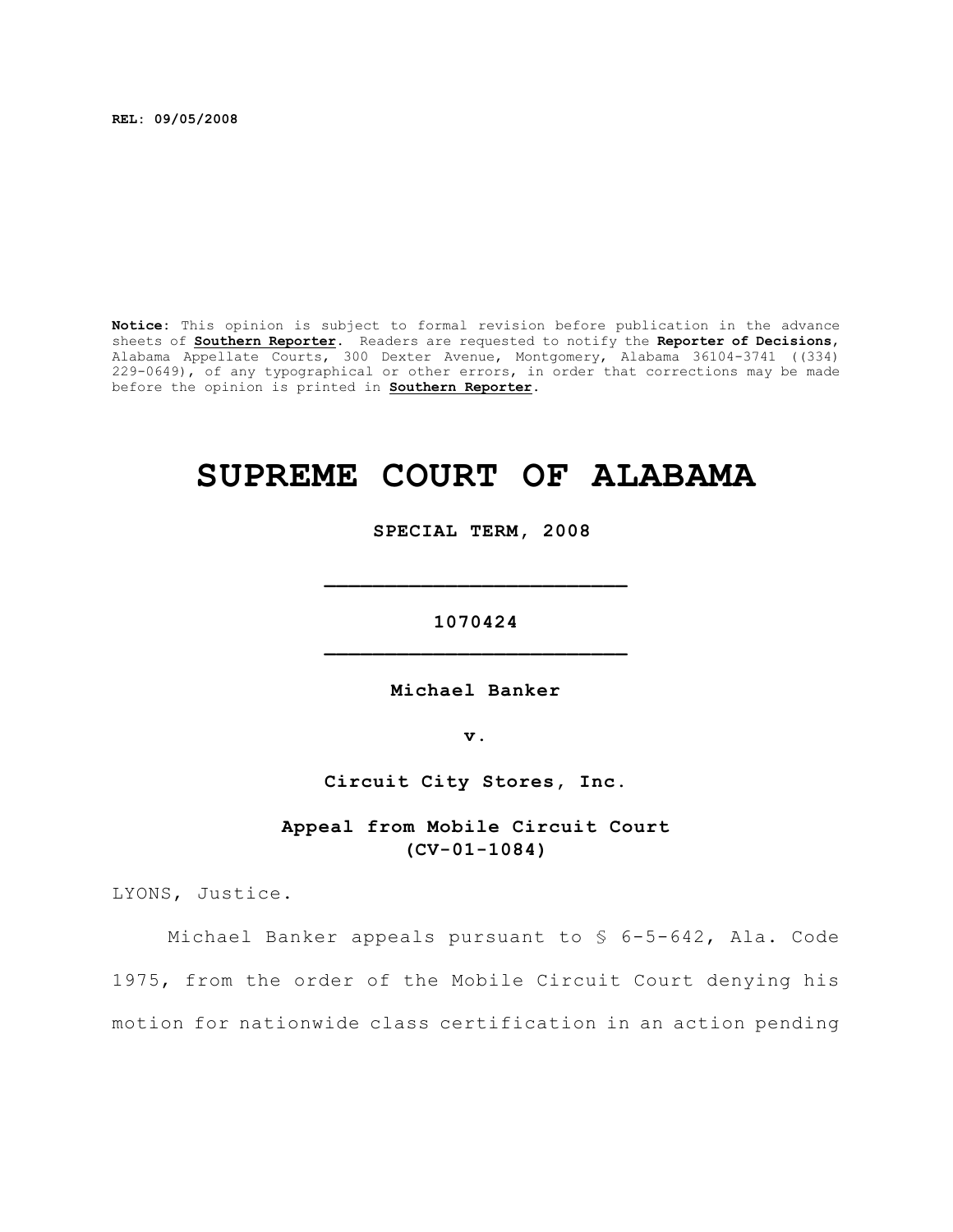in that court against Circuit City Stores, Inc. We affirm the order denying class certification.

## I. Facts and Procedural History

On August 28, 2000, Banker purchased a Sony CPDE400 computer monitor from a Circuit City store in Mobile for \$549.99. Packed with the monitor was a document evidencing a one-year manufacturer's warranty from Sony. The same day Banker also purchased from Circuit City a three-year service plan for the monitor for \$139.99; this service plan, known as the "Computer Support Plus" ("the CSP"), is provided by Circuit City on a variety of computer products.

Banker's sales receipt from his purchases on August 28, 2000, stated that "this sales receipt and the accompanying terms and conditions constitute your SERVICE CONTRACT." The "accompanying terms and conditions" are found in a brochure known as the service guide for the CSP, which Circuit City instructed its sales representatives to give to customers who purchase the CSP. The service guide states that the CSP "provide[s] for the repair or replacement (if non-repairable) of the Products(s) resulting from failures that occur during normal usage." The service guide also states: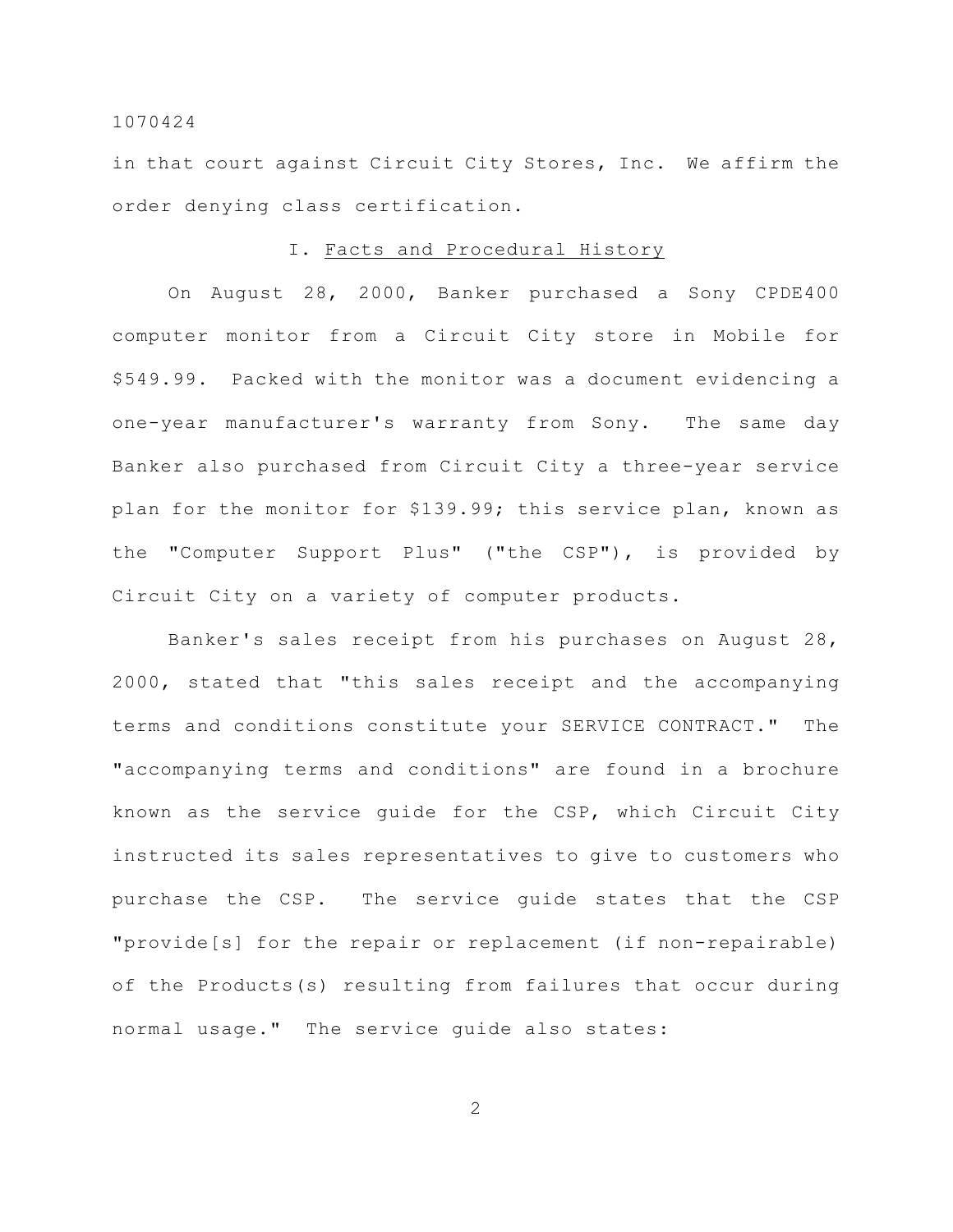"Coverage on your Product(s) begins at 12:01 a.m. on the effective date specified by your sales receipt or, if your Product has a manufacturer's warranty of more than one year, this Contract coverage will begin one year following your purchase date. However, damage to your Products(s) caused by power surge will be covered under this Contract from the Product purchase date. Coverage ends at 11:59 p.m. on the ending date specified by your sales receipt."

Thus, the CSP that Banker purchased provided coverage for repairs for damage caused by power surges for four years beginning with the date of purchase, and it provided coverage for repairs resulting for normal usage of the product for three years after the expiration of the manufacturer's warranty or 12 months of ownership, whichever is less.

Banker's sales receipt from Circuit City dated August 28, 2000, states that "Computer Support Plus for the SONY CPDE400 starts 08/28/03 and expires 08/28/04." However, the service guide for the CSP states: "If there is a conflict between the terms of this Contract and information communicated either orally or in writing by one or more of our employees or agents, this Contract shall control." In a deposition Banker testified that he does not recall whether he received the service guide for the CSP or any document that explained the coverage of the CSP other than his sales receipt.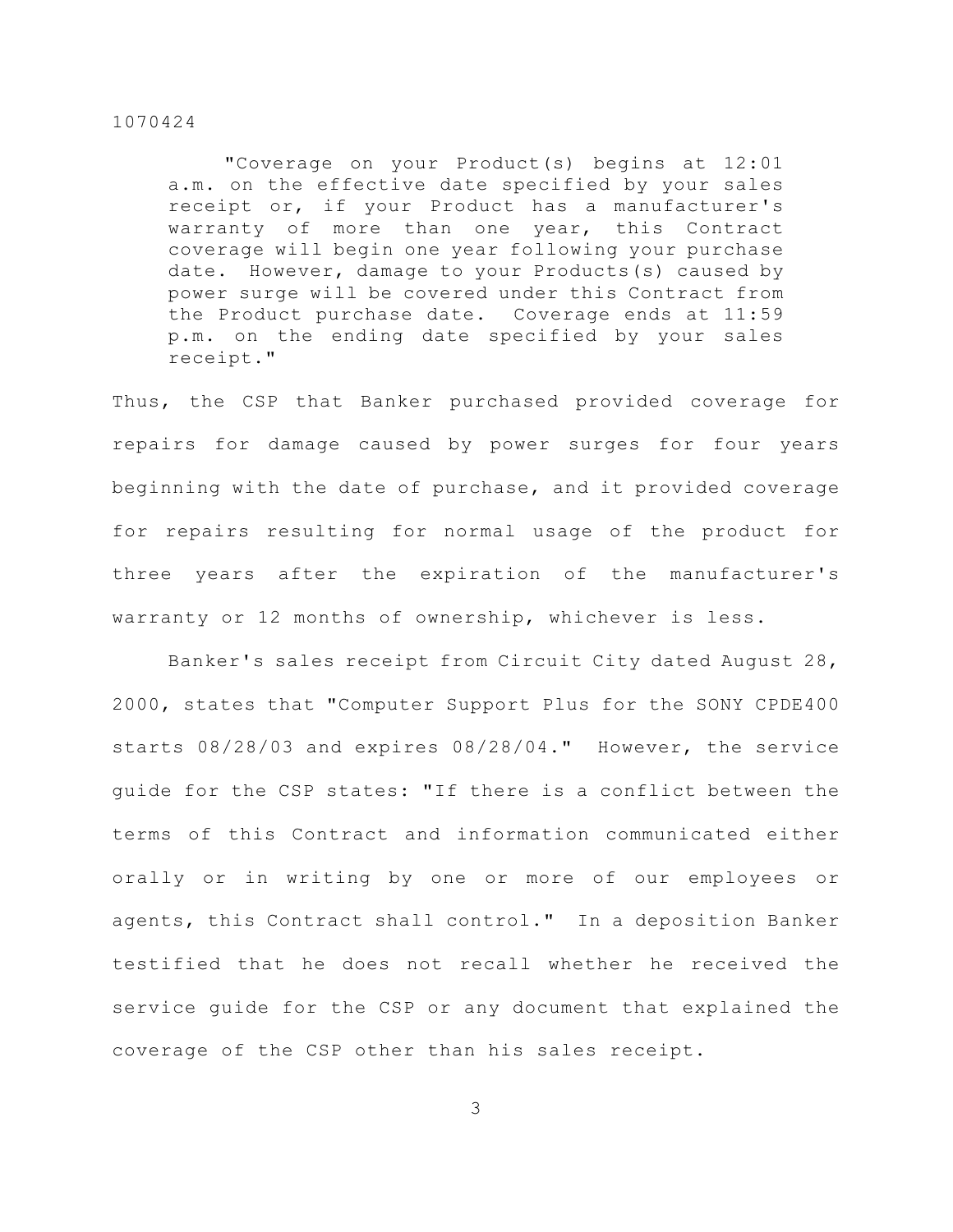Banker experienced problems with the monitor during his first year of ownership, and he contacted Circuit City on or about January 24, 2001, to request a replacement monitor. Banker believed that the CSP was a three-year warranty on the monitor that began with the date of purchase and that the CSP required Circuit City to replace the monitor at any instance of a malfunction during his first three years of ownership. In a deposition Banker testified that he believed the CSP constituted a three-year warranty because "the salesperson told [him]." Banker stated that the salesperson for Circuit City stated that "instead of having a one-year warranty, [he could] get a three-year warranty for this price. [Banker] said okay"; he further stated that his understanding was that "instead of having a one-year warranty, [he] would have a three-year warranty."

When Banker first requested a replacement monitor from Circuit City, Circuit City referred Banker to Sony because the monitor was then under the manufacturer's warranty from Sony. Banker contacted Sony, and Sony representatives informed Banker that the monitor was covered by a three-year manufacturer's warranty. Circuit City asserts that it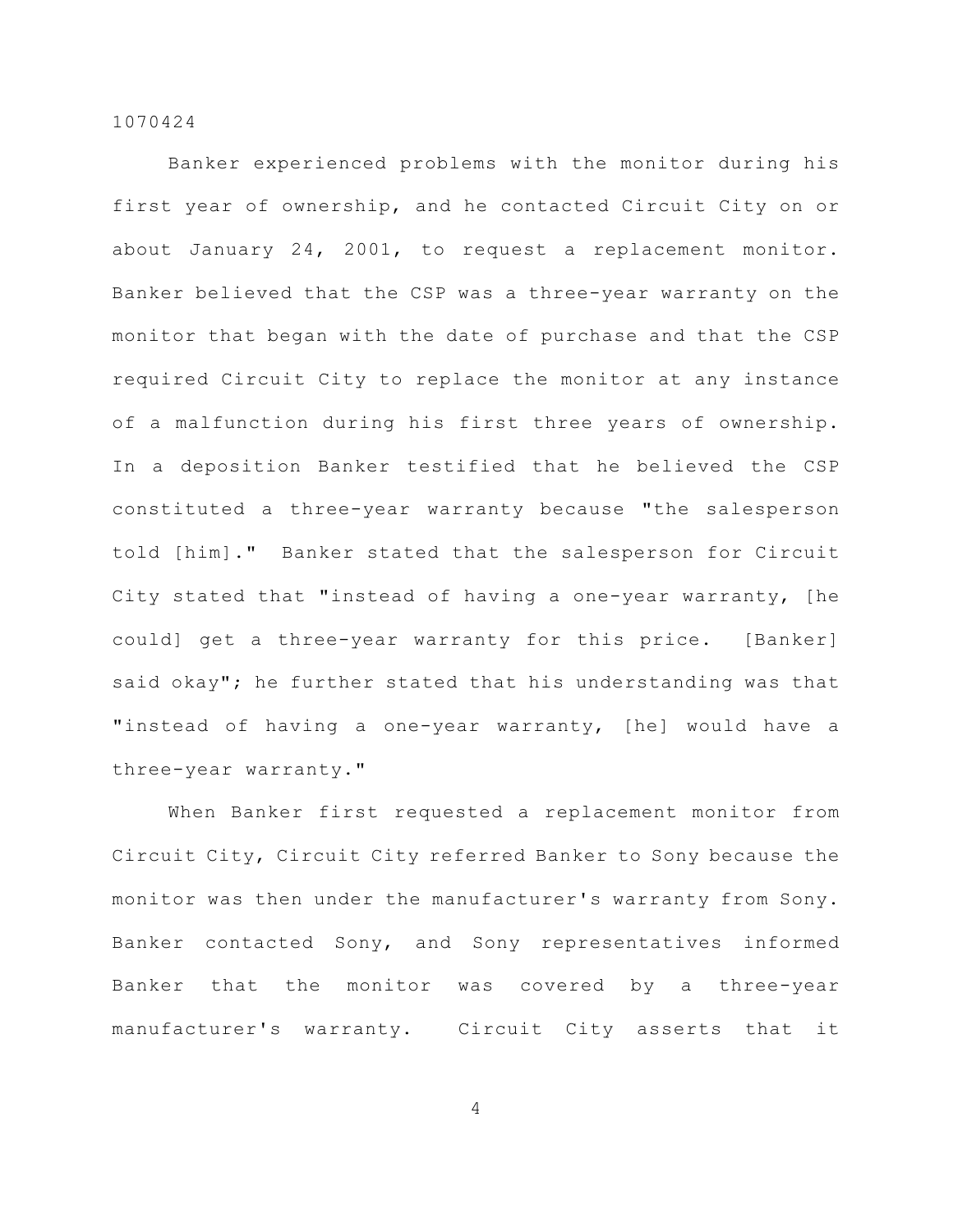believed that the monitor came with a one-year manufacturer's warranty because Sony had placed a one-year warranty in the box containing the monitor. In a deposition a designated representative for Circuit City stated that "the fact that the product had a three-year warranty was the mistake, not the fact that it had a three year and we thought it had a one-year warranty."

After Banker spoke with a Sony representative he again requested a replacement monitor from Circuit City. Circuit City asserts that, although, it says, it was not obligated to replace the monitor, it subsequently gave Banker a replacement monitor. Banker accepted the new monitor from Circuit City. Banker then requested that Circuit City refund the \$139.99 he had paid for the CSP. Circuit City refused to refund the purchase price of the CSP because, it said, Banker had already received the full benefit of the CSP by receiving a new monitor from Circuit City.

Banker then sued Circuit City in the Mobile Circuit Court on March 30, 2001, alleging fraud and fraudulent suppression. However, Banker amended his complaint six times and ultimately dismissed the claims of fraud and fraudulent suppression and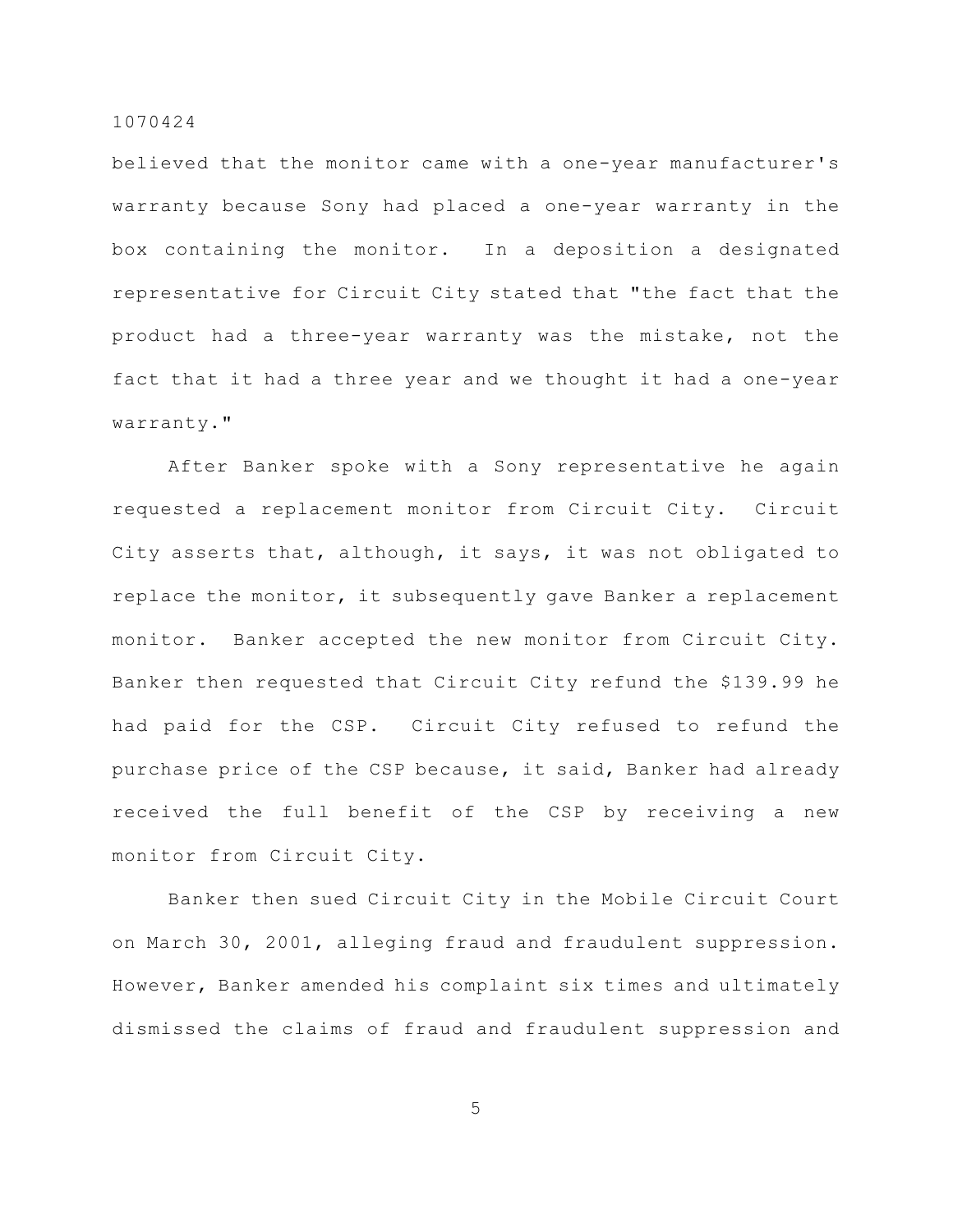asserted claims against Circuit City alleging breach of contract, unjust enrichment, and violation of the Magnuson-Moss Warranty-Federal Trade Commission Improvement Act, 15 U.S.C. § 2301 et seq. ("the MMWA"). Banker contends that the CSP violates the disclosure requirements of the MMWA because, he says, important terms and conditions of the CSP are not fully, clearly, and conspicuously disclosed in simple and readily understood language. Banker also contends that Circuit City violated the MMWA because, he says, "[n]either the Circuit City sales receipt nor its CSP brochure sufficiently disclosed the fact that the Circuit City extended warranty would primarily run concurrently and be duplicative of the manufacturer's warranty." Banker also claimed that Circuit City's failure to disclose the term, duration, and scope of the CSP constituted a breach of contract. Lastly, Banker claimed that Circuit City was unjustly enriched by the amount he paid for the CSP because, he said, the "payments were for the provision of three years extended service contract coverage and Circuit City provided less than three years of extended warranty coverage."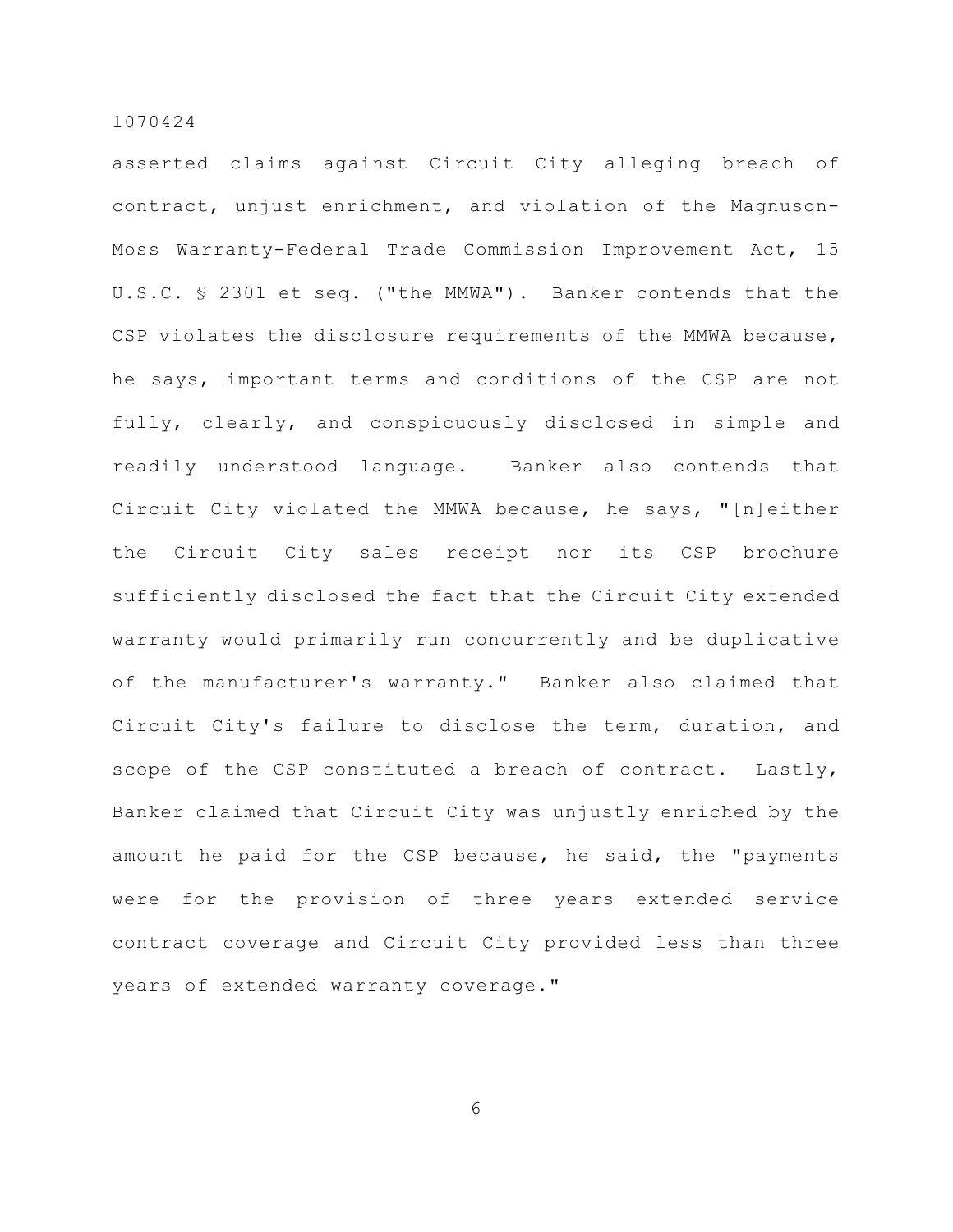Banker moved for the trial court to certify him as the representative for a nationwide class of individuals who had purchased the CSP from Circuit City in connection with the purchase of any computer product. Banker defined the proposed class as follows:

"All persons who from January 1, 2000 to the date this action is certified purchased a consumer product and Circuit City's service plan, [Computer] Support Plus (hereinafter 'CSP') where either:

"• The dates of coverage of the CSP either create an overlap in coverage with the manufacturer's warranty, OR

"• The dates of coverage of the CSP create gaps in coverage between the warranty and the service plan, OR

"• The dates and scope of coverage of the CSP are not fully, clearly, and conspicuously disclosed to the consumer and its terms and conditions are not presented in simple and readily understood language."

On November 16, 2007, the trial court entered an order denying Banker's motion for class certification and stating the following reasons for its denial: Banker had failed to show that his claims are typical of his proposed class; Banker was not an adequate class representative and his proposed class is not ascertainable; and Banker had not met his burden under Rule 23(b)(3), Ala. R. Civ. P., of showing that common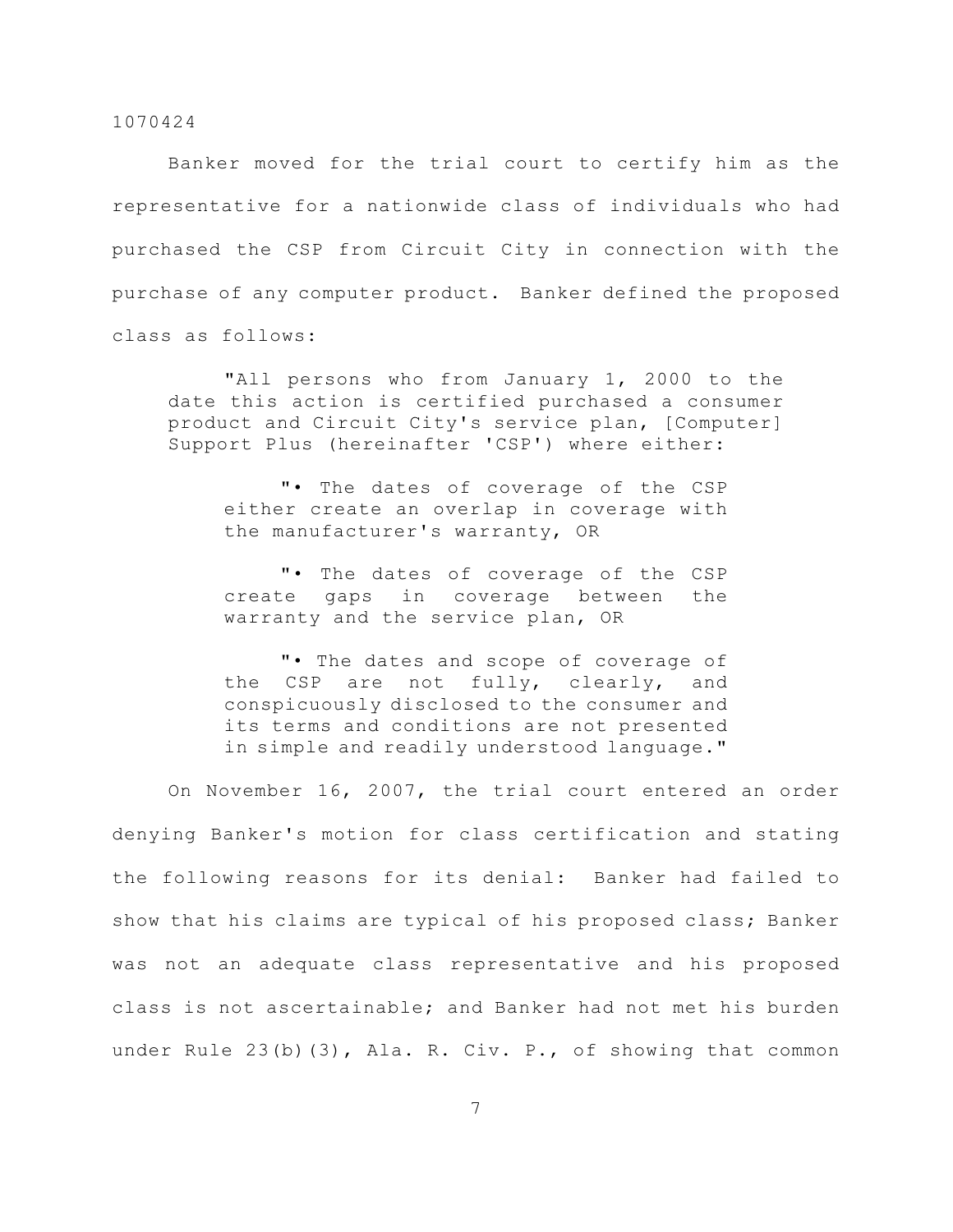questions of fact predominate over the individualized questions that must be addressed for each class member.

## II. Standard of Review

It is a well-settled principle that "'[t]his Court applies an abuse-of-discretion standard of review to a trial court's class-certification order, but we will review de novo the question whether the trial court applied the correct legal standard in reaching its decision to certify a class.'" Alfa Life Ins. Corp. v. Hughes, 861 So. 2d 1088, 1094 (Ala. 2003)(quoting Smart Prof'l Photocopy Corp. v. Childers-Sims, 850 So. 2d 1245, 1248 (Ala. 2002)). In Atlanta Casualty Co. v. Russell, 798 So. 2d 664, 666 (Ala. 2001), this Court further stated:

"The trial court is endowed with a substantial amount of discretion in determining whether to certify a class, and [an appellate court] will not disturb its determinations without a showing of abuse. Ex parte Holland, 692 So. 2d 811, 814 (Ala. 1997). In determining whether certification [or the refusal to certify] was proper, we consider whether the party seeking certification produced substantial evidence satisfying the requirements of Rule 23(a), Ala. R. Civ. P."

## III. Analysis

In order to maintain an action as a class action, a plaintiff must establish the prerequisites of Rule 23(a), Ala.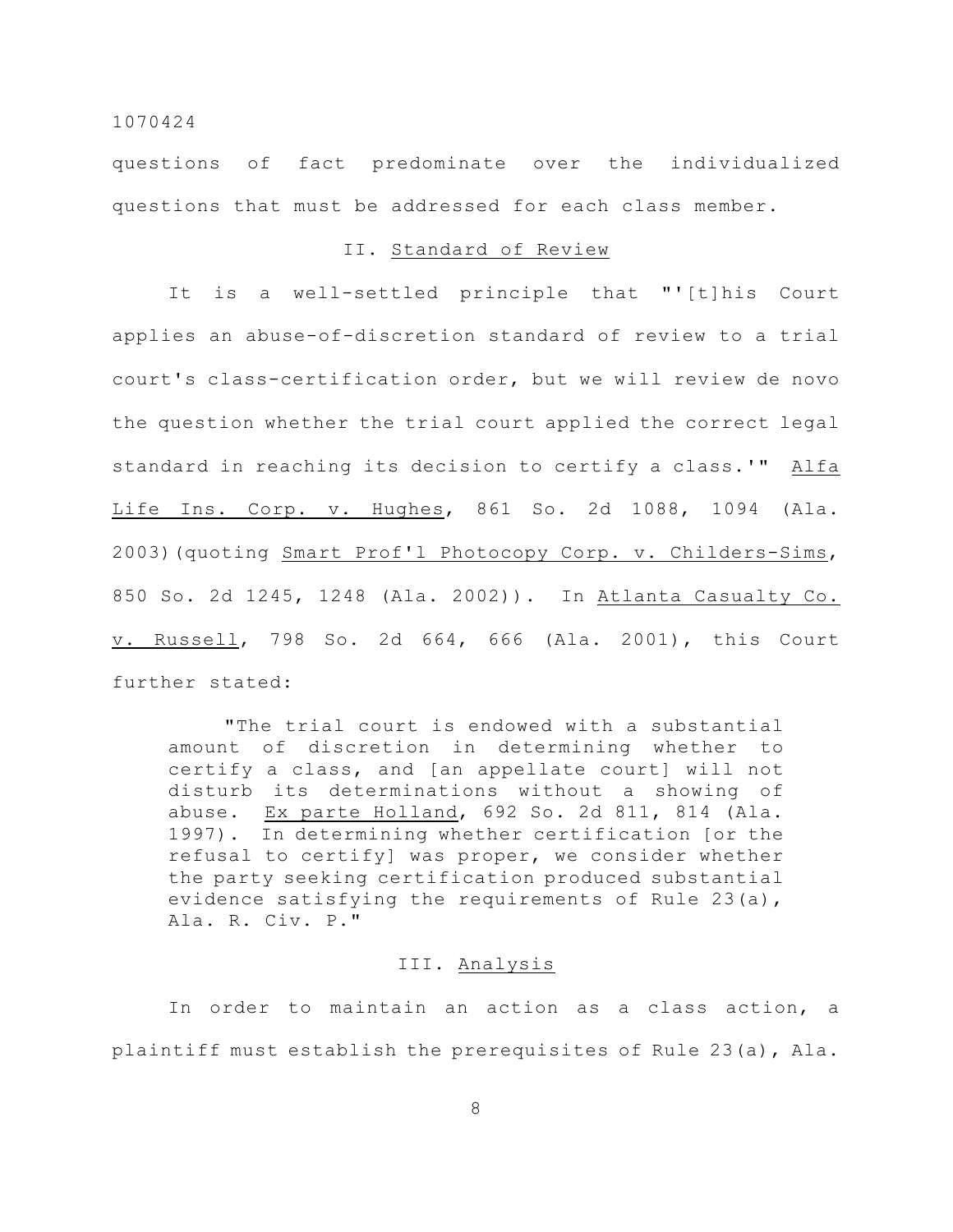R. Civ. P., as well as one of the requirements set forth in Rule 23(b). Alfa Life Ins. Corp. v. Hughes, 861 So. 2d 1088, 1094 (Ala. 2003). Rule 23(a), "Prerequisites to a Class Action," provides:

"One or more members of a class may sue or be sued as representative parties on behalf of all only if (1) the class is so numerous that joinder of all members is impracticable, (2) there are questions of law or fact common to the class, (3) the claims or defenses of the representative parties are typical of the claims or defenses of the class, and (4) the representative parties will fairly and adequately protect the interests of the class."

Banker asserts that he has met the prerequisites of Rule 23(a) and that class certification in this cause is proper under Rule 23(b)(2) or Rule 23(b)(3). Rule 23(b) provides:

"(b) Class Actions Maintainable. An action may be maintained as a class action if the prerequisites of subdivision (a) are satisfied, and in addition:

"....

"(2) the party opposing the class has acted or refused to act on grounds generally applicable to the class, thereby making appropriate final injunctive relief or corresponding declaratory relief with respect to the class as a whole; or

"(3) the court finds that the questions of law or fact common to the members of the class predominate over any questions affecting only individual members, and that a class action is superior to other available methods for the fair and efficient adjudication of the controversy. The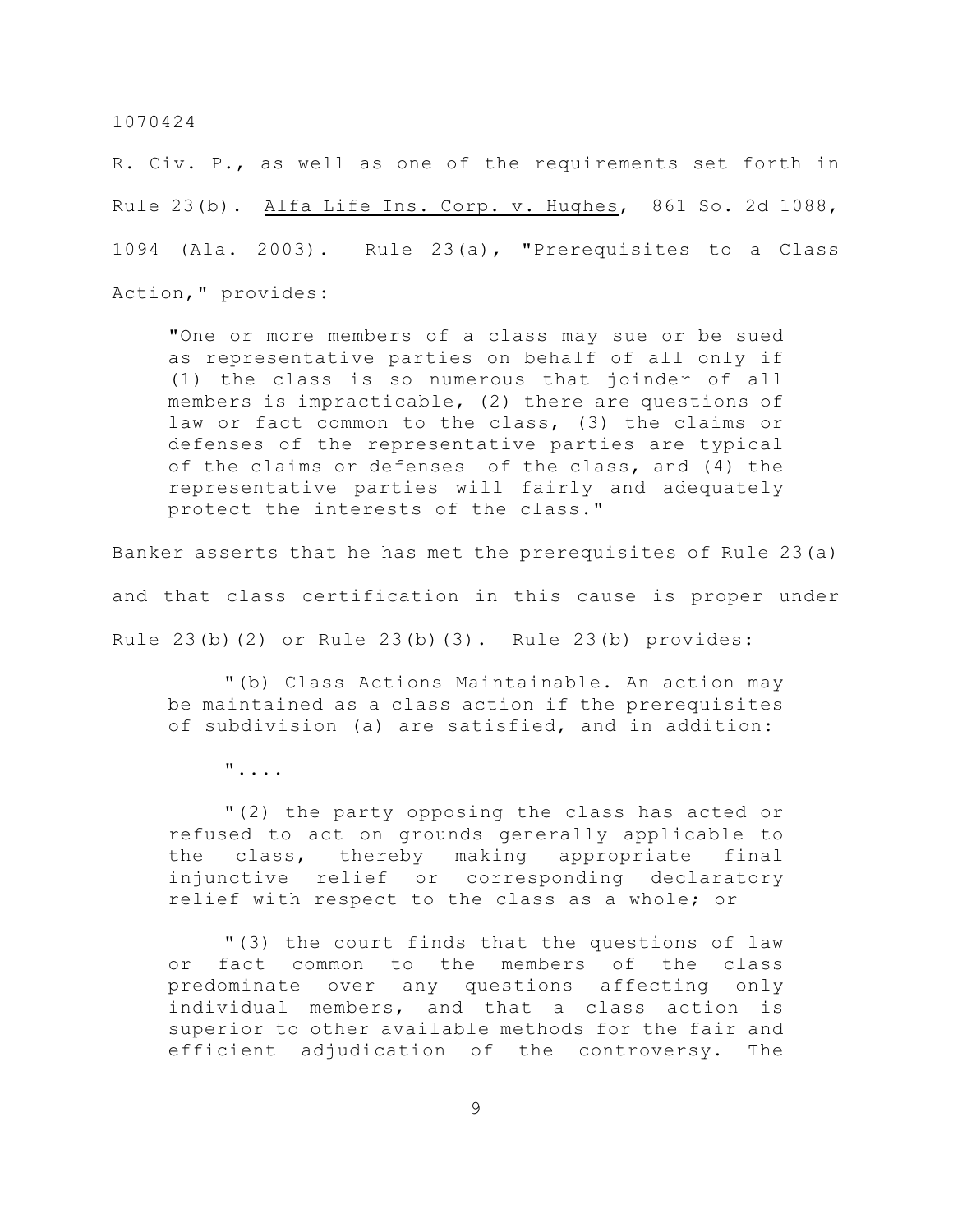matters pertinent to the findings include: (A) the interest of members of the class in individually controlling the prosecution or defense of separate actions; (B) the extent and nature of any litigation concerning the controversy already commenced by or against members of the class; (C) the desirability or undesirability of concentrating the litigation of the claims in the particular forum; (D) the difficulties likely to be encountered in the management of a class action."

Section 6-5-641(e), Ala. Code 1975, provides, in pertinent part: "When deciding whether a requested class is to be certified, the court shall determine, by employing a rigorous analysis, if the party or parties requesting class certification have proved its or their entitlement to class certification under Ala. R. Civ. P. 23."

Banker contends that he has satisfied all the requirements of Rule 23 for entitlement to class certification of his claims. Because this issue is dispositive of this appeal, we will first address whether Banker demonstrated that his claims of a violation of the MMWA, breach of contract, and unjust enrichment are typical of the claims of the putative class. See Rule 23(a)(3), Ala. R. Civ. P. This Court has held that "'"[t]he essence of the typicality requirement is that the relationship between the injury to the class representatives and the conduct affecting the entire class of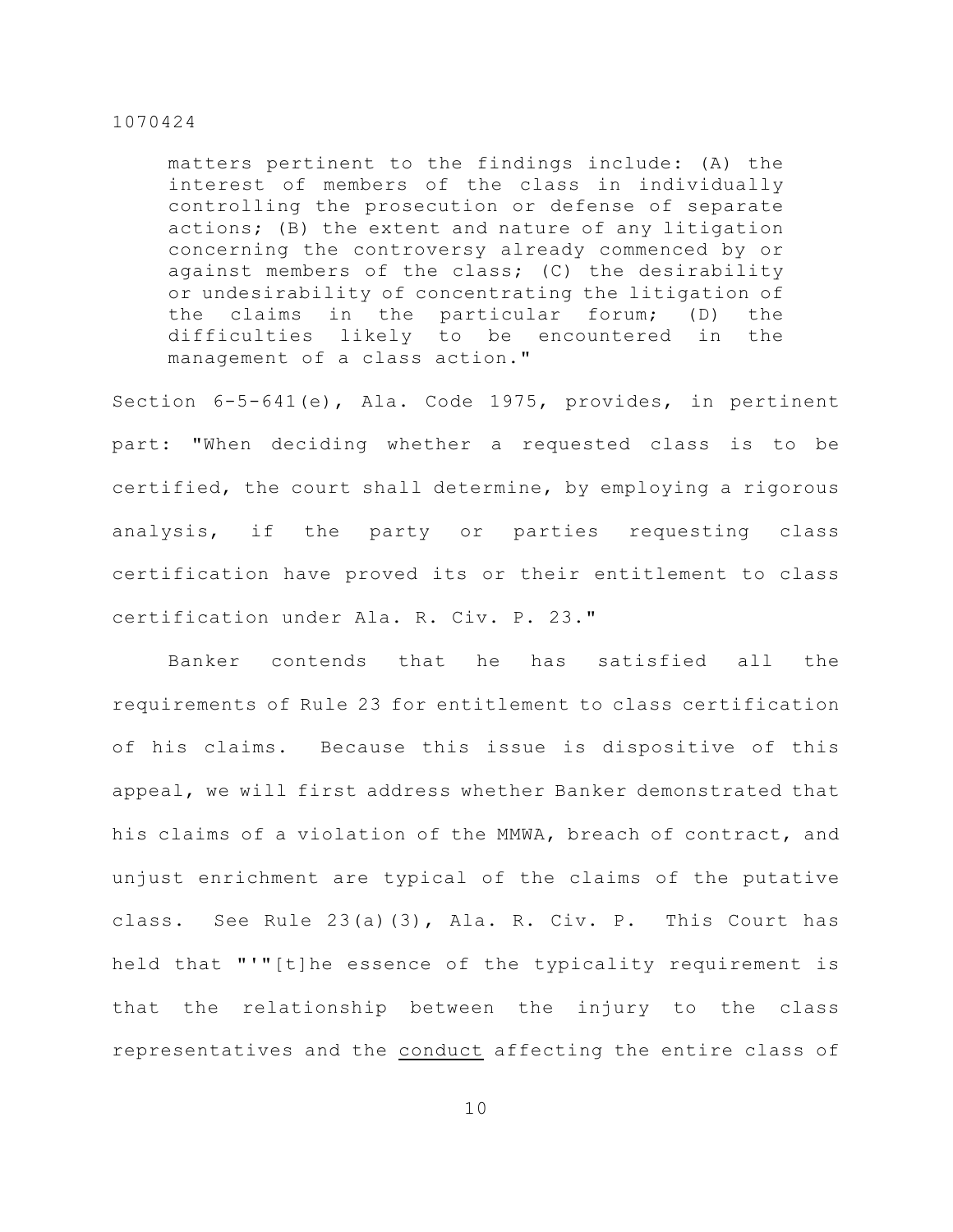plaintiffs must be sufficient for the court to properly attribute a collective nature to the challenged conduct."'" Avis Rent A Car Sys., Inc., v. Heilman, 876 So. 2d 1111, 1117 (Ala. 2003) (quoting Atlanta Cas. Co. v. Russell, 798 So. 2d at 668, quoting in turn Warehouse Home Furnishing Distribs., Inc. v. Whitson, 709 So. 2d 1144, 1149 (Ala. 1997)).

The trial court found that Banker's claims were not typical of the putative class because, it reasoned, Banker was not injured by his purchase of the CSP in that Circuit City provided him with a new monitor. The order of the trial court states:

"[Banker] asserts that he was injured, but in reality mistakenly believed--based solely upon alleged oral representations--that the manufacturer's warranty had been superseded by the CSP and that Circuit City would replace the product if it malfunctioned for three years following its purchase. Put simply, [Banker] entered into a bargain, misunderstood the terms, received exactly what he believed the benefit of his bargain to be, and then demanded and now demands a refund of consideration. The Court has difficulty perceiving what constitutes [Banker's] 'injury,' and counsel's argument at the hearing that the 'violation ... occurred when he bought a warranty that was unclear' does not answer how Mr. Banker was injured, if at all, and how that injury is similar to any injury suffered by the class. (Transcript at 50). Logic dictates that it is not. [Banker] has not suggested how [he] was deprived of any benefit of his perceived bargain, or how he was deprived of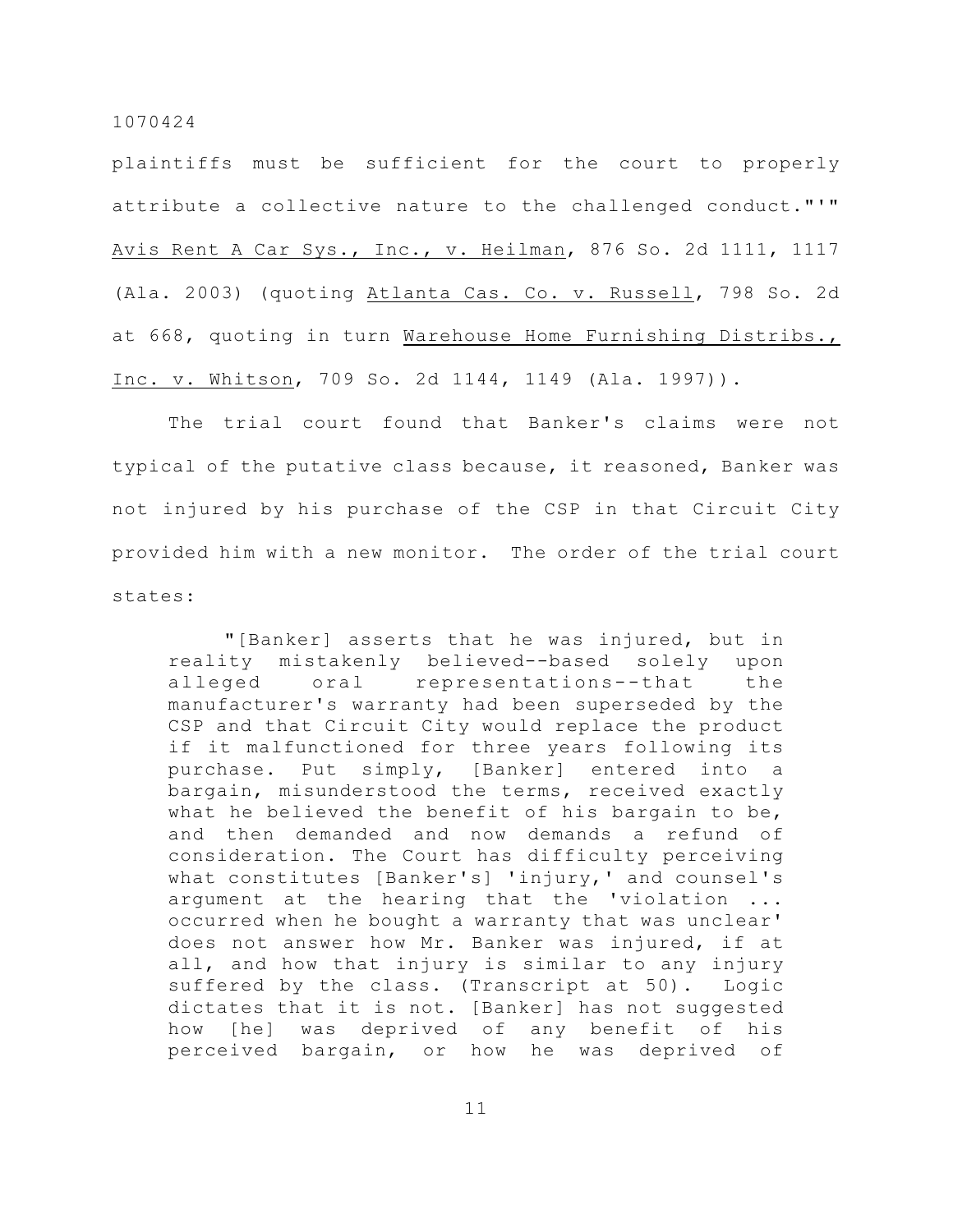anything under the terms of the CSP. By the CSP's terms, the most [Banker] would be entitled to was a 'new or factory reconditioned Product.' (CSP at ¶ 6) [Banker] received a new monitor about which he has no complaints."

Banker asserts that his damages are not related to whether Circuit City satisfied the terms of the CSP; rather, he asserts, his damages are the cost of the CSP. Banker asserts that he and all other members of the putative class have been harmed by Circuit City's alleged failure to provide "proper disclosures ... concerning the CSP service contract so that he could make an informed decision, at the point of sale, as to whether or not to purchase the CSP." Banker's brief at p. 39. Banker contends that the only differences among the members of the putative class would be the various products purchased and the amount each member paid for his or her CSP. Banker contends that his claims are typical of all the members of the putative class because Circuit City uses a form document for the CSP; therefore, he says, documents substantially similar to the documents he received form the basis of the claims of all members of the putative class.

Banker further contends that this case is analogous to Keele v. Wexler, 149 F.3d 589, 592 (7th Cir. 1998), in which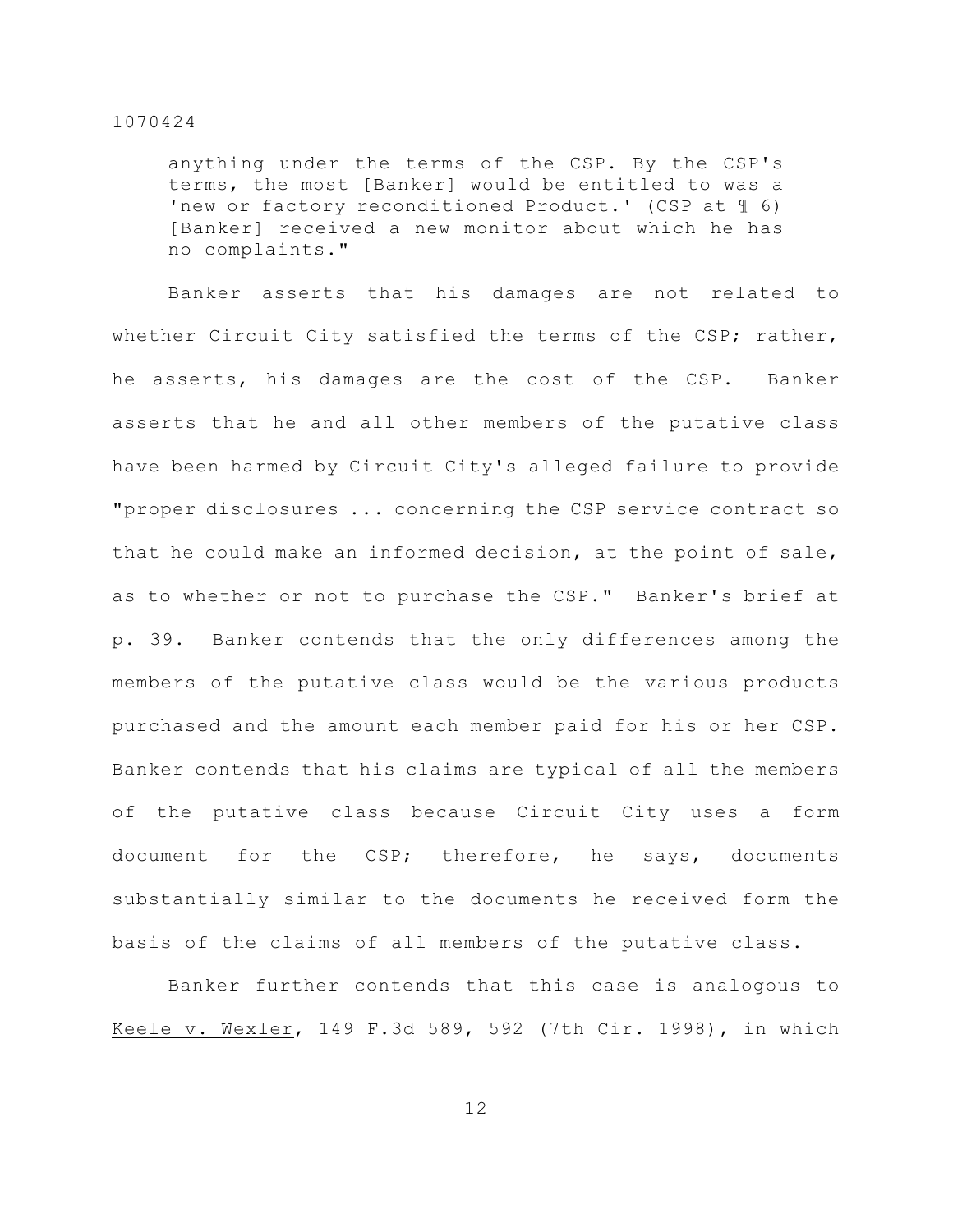the United States Court of Appeals for the Seventh Circuit affirmed a class-certification order. In Keele, Karen Keele had written a personal check to a Wal-Mart discount store for \$85.26; the check was later dishonored by Keele's bank. 149 F.3d at 590. Wal-Mart retained a law firm that subsequently sent Keele a debt-collection letter stating that Keele must pay the law firm the amount of the dishonored check, a \$20.00 service charge, and a \$12.50 collection fee. 149 F.3d at 590. Keele subsequently paid the law firm the amount of the dishonored check and the service charge, but not the collection fee. 149 F.3d at 591. Keele sought class certification for claims against the law firm of violations of the Fair Debt Collection Practices Act ("the FDCPA") and the Colorado Fair Debt Collection Practices Act ("the CFDCPA"). 149 F.3d at 592. Relevant to Banker's argument, Keele claimed that the CFDCPA prohibited the law firm from seeking a collection fee from Wal-Mart debtors in Colorado, and the trial court certified a class as to this claim. 149 F.3d at 592.

On appeal, the law firm argued that Keele's claim that the law firm could not seek a collection fee from Wal-Mart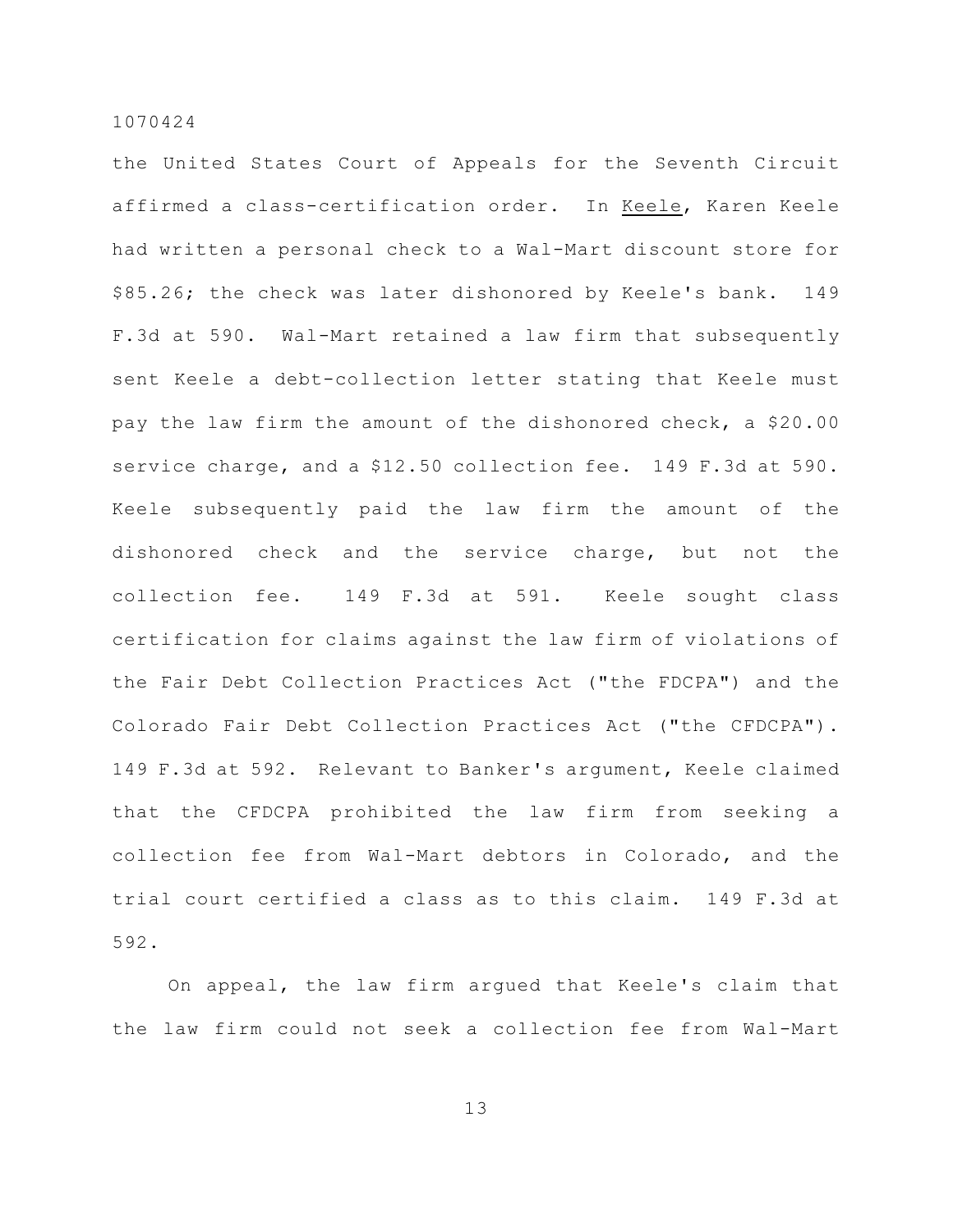debtors was not typical of the class because she never paid the collection fee. 149 F.3d at 592. The Court of Appeals for the Seventh Circuit held that Keele's claim was typical of the claims of the class. 149 F.3d at 595. That court held:

"By mailing the form letters seeking the \$12.50 collection fee, the [law firm] engaged in the same course of conduct towards Keele and the members of classes A and B. These individuals are now suing the [law firm] under the FDCPA and CFDCPA, alleging violations of the same statutory sections under the same legal theory."

149 F.3d at 595. Banker contends that just as Keele's nonpayment of the collection fee was immaterial to her classaction claim that the law firm illegally sought to recover collection fees from Wal-Mart debtors, his receipt of a new monitor from Circuit City is immaterial to whether Circuit City violated the disclosure requirements of the MMWA.

Circuit City contends that the trial court properly found that Banker failed to meet his burden of proving that his claims are typical of those of the putative class. See Rule 23(a)(3), Ala. R. Civ. P. Circuit City contends that Banker failed to show how he was injured because, it says, Banker received the full benefit of the CSP and proof of injury and damage are necessary to allegations of violations of the MMWA,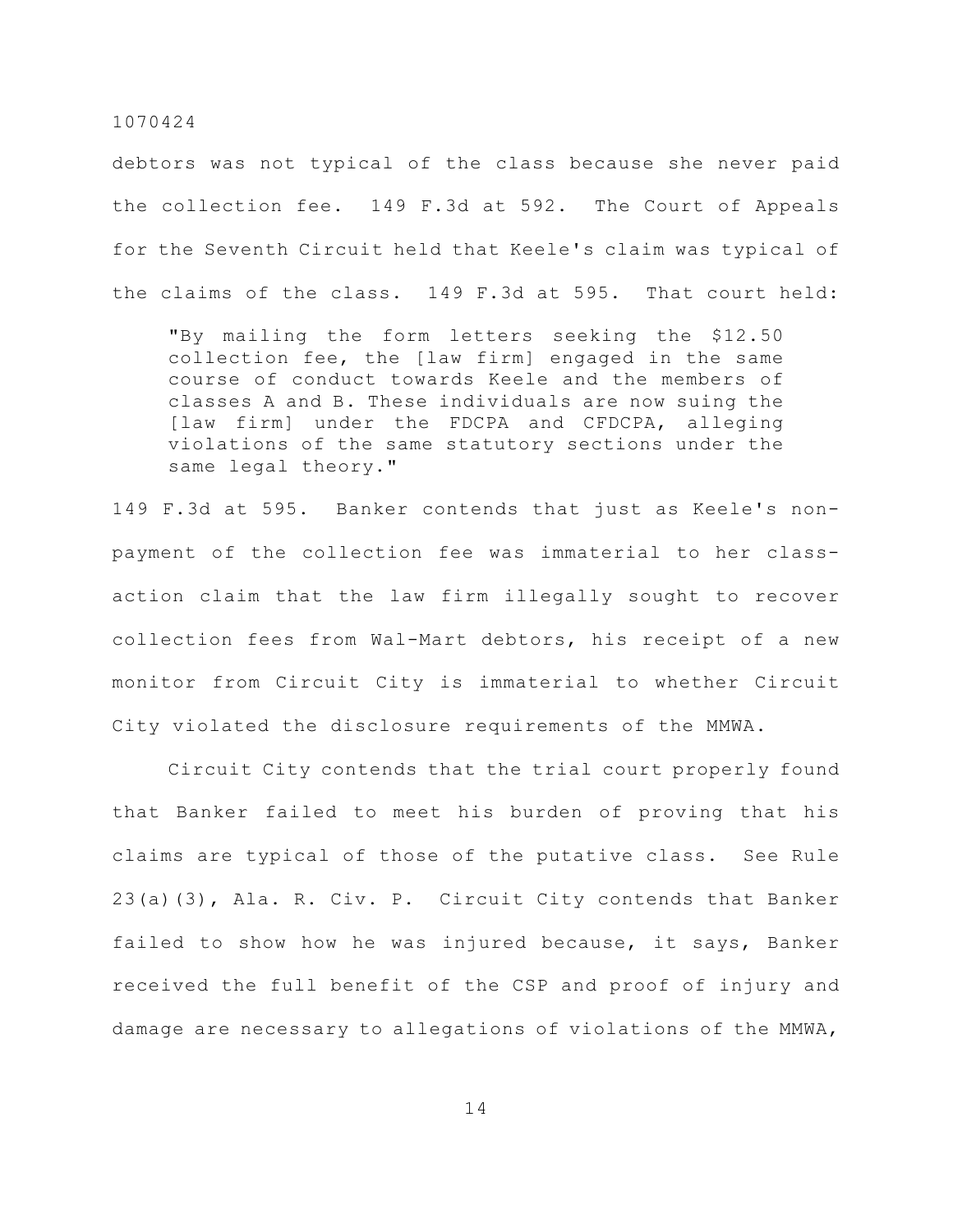unjust enrichment, and breach of contract. Circuit City first notes that the United State Supreme Court has interpreted subsection (3) of Rule 23(a), Fed. R. Civ. P., to require a class representative to "'"possess the same interest and suffer the same injury" as the class members.'" General Tel. Co. of the Southwest v. Falcon, 457 U.S. 147, 156 (1982) (quoting East Texas Motor Freight Sys., Inc. v. Rodriguez, 431 U.S. 395 (1977), quoting in turn Schlesinger v. Reservists Comm. to Stop the War, 418 U.S. 208, 216  $(1974)$ ).<sup>1</sup> Circuit City contends that because Banker received the full benefit of what he thought he had purchased, he has not suffered the same alleged injury as other putative class members and therefore that his claims cannot be typical of the claims of the putative class. Circuit City further notes that in Rodriguez, 431 U.S. at 403-04, the United States Supreme dealt with whether named plaintiffs were representative of a class and held that the named plaintiffs "lacked the qualifications to be hired as line drivers. Thus, they could have suffered no

<sup>&</sup>lt;sup>1</sup>"Federal cases construing the Federal Rules of Civil Procedure are persuasive authority in construing the Alabama Rules of Civil Procedure, which were patterned after the Federal Rules of Civil Procedure." Ex parte Novartis Pharms. Corp., 975 So. 2d 797, 300 n.2 (Ala. 2007).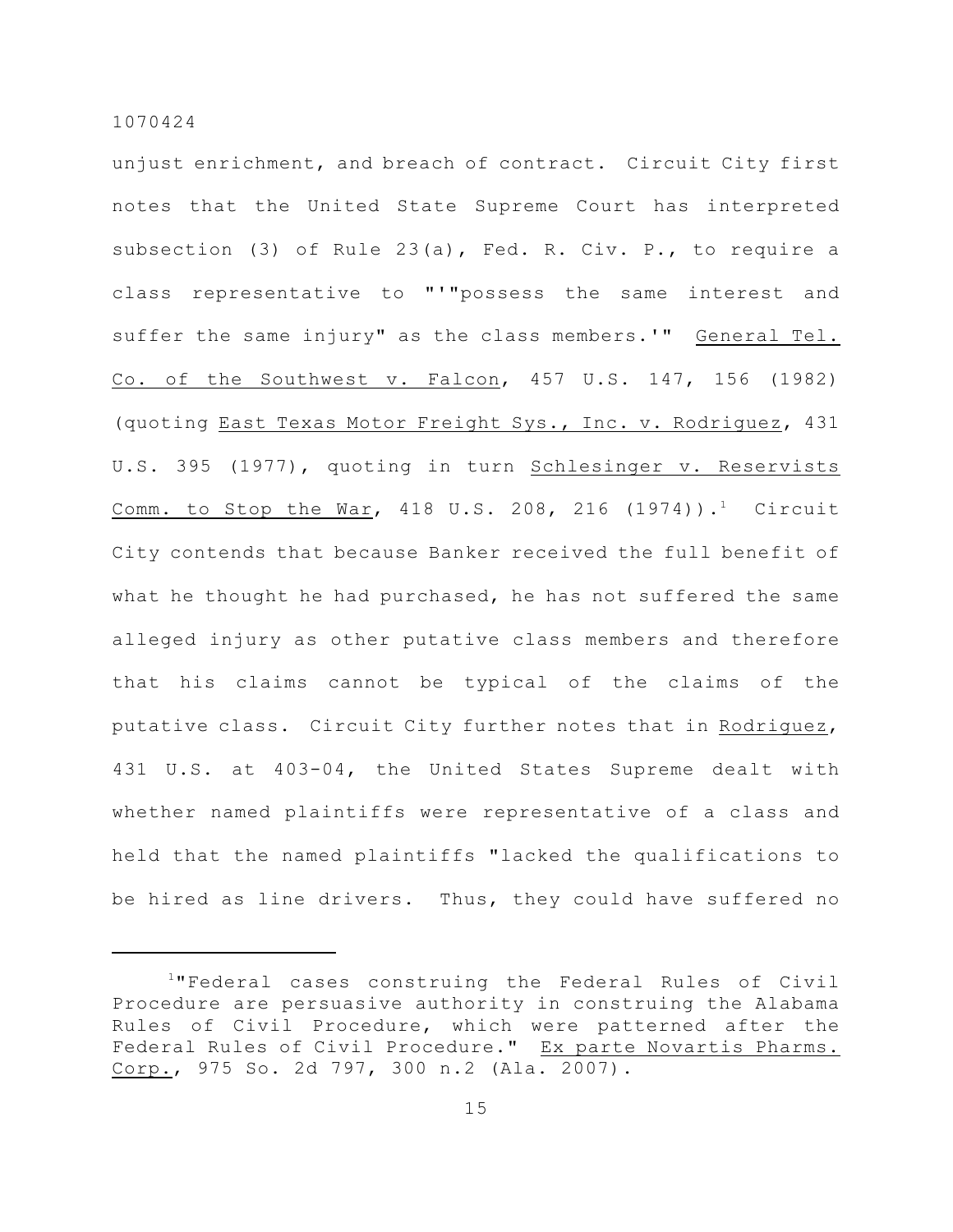injury as a result of the alleged discriminatory practices, and they were, therefore, simply not eligible to represent a class of persons who did allegedly suffer injury." (Footnote omitted.)

Circuit City also contends that Banker's reliance on Keele is misplaced because, he says, unlike the FDCPA, the MMWA does not provide for statutory damages. Rather, the MMWA provides for only compensatory and equitable relief, for which individualized proof of damage is required. Circuit City notes that in Keele the Seventh Circuit stated that the "FDCPA does not require proof of actual damages as a precursor to the recovery of statutory damages." 149 F.3d at 593 (footnote omitted). Although Keele's claim regarding the collection fee was made pursuant to the CFDCPA, the Seventh Circuit also noted that its "legal discussion of the FDCPA is equally applicable to the CFDCPA" because the CFDCPA is patterned after the FDCPA. 149 F.3d at 594 n. 6.

We agree that Keele is distinguishable from the present case because the MMWA requires proof of injury to recover under its provisions. See 15 U.S.C. § 2310(d). Subsection (d) of the MMWA, titled "Civil action by consumer for damages,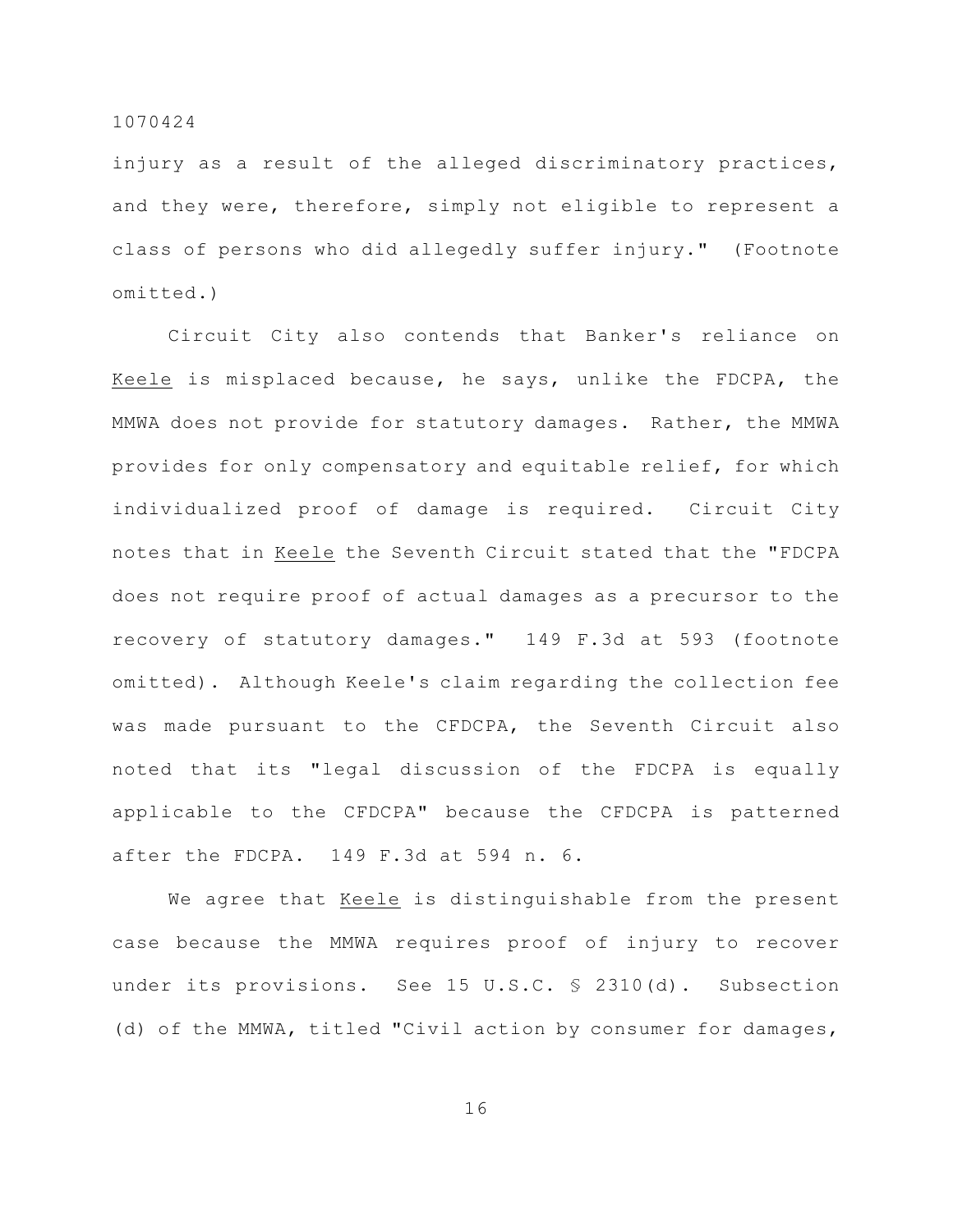etc.; jurisdiction; recovery of costs and expenses; cognizable claims," provides that "a consumer who is damaged by the failure of a supplier, warrantor, or service contractor to comply with any obligation under this chapter, or under a written warranty, implied warranty, or service contract, may bring suit for damages and other legal and equitable relief  $\ldots$ ..." 15 U.S.C.  $\frac{1}{2}$  2310(d)(1) (emphasis added). Thus, the MMWA does not provide that a consumer may recover statutory damages.

Banker has not been damaged by Circuit City's alleged violation of the disclosure requirements of the MMWA or by Circuit City's alleged breach of contract, nor has Circuit City been unjustly enriched; Banker accepted a new monitor from Circuit City without any reservations or conditions. Banker asserts that his damages and the damages of every member of the putative class is the cost of the CSP. Yet Banker has received more than three times his cost of the CSP--\$139.99--by accepting a new monitor from Circuit City, which was worth \$549.99. We note that Banker also alleges that because of Circuit City's alleged failure to provide proper disclosures about the terms and conditions of the CSP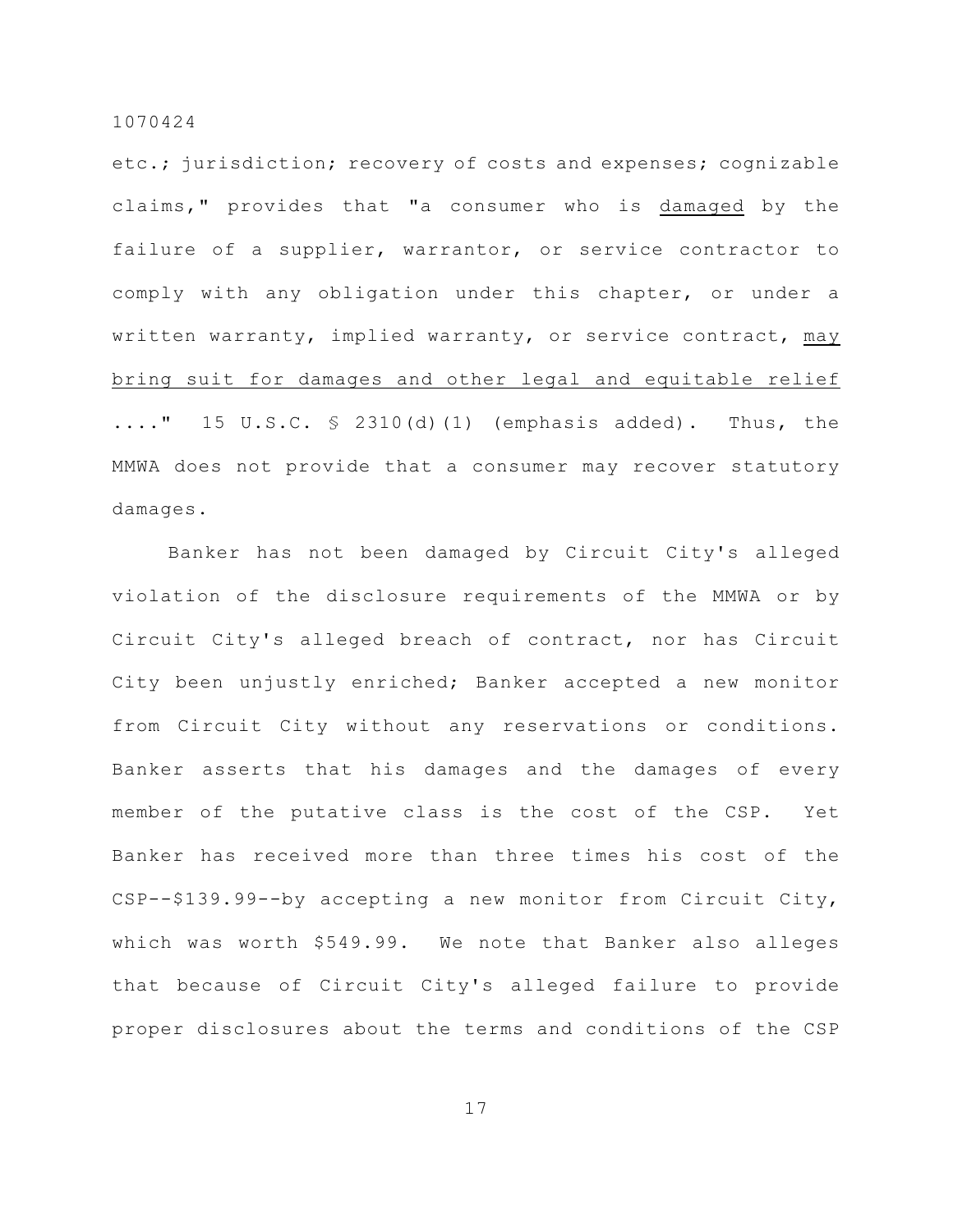he was unable to make an informed decision about purchasing the CSP. However, had Banker been given the information he claims he lacked, the most he could have saved was \$139.99, the amount of the CSP, which he presumably would have declined to purchase. And, once again, Banker is faced with the undisputed fact that he unconditionally accepted a benefit from Circuit City substantially in excess of the amount he claims he could have saved by not purchasing the CSP. Likewise, because Circuit City has conferred upon Banker a benefit in excess of his claimed out-of-pocket loss, which Banker accepted unconditionally before he commenced his action, his status is not typical of other putative class members who might have claims against Circuit City for disgorgement of sums as to which Circuit City has allegedly been unjustly enriched. We are not here dealing with the effect of a pre-suit tender of compensatory damages in the context of a fraud claim because Banker dismissed the fraud count of his complaint. Likewise we are not dealing with the payment of compensatory damages by a third party because it is undisputed that the replacement monitor was furnished by Circuit City, not Sony.